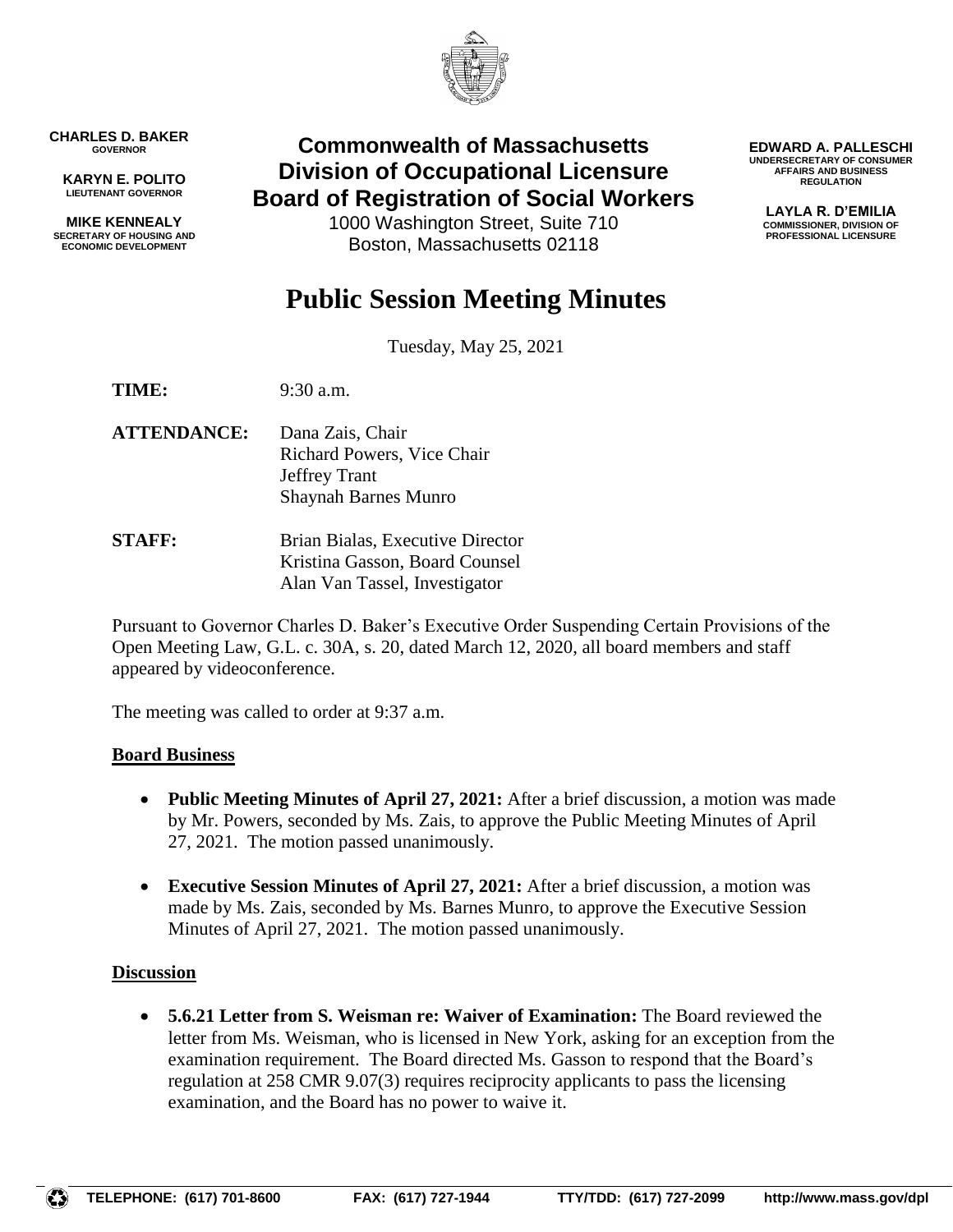**Board Counsel Report:** Ms. Gasson reported that the COVID-19 state of emergency declared by Governor Baker that allows meetings by videoconference expires on June 15, 2021, and that the Board's CE Policy meeting scheduled for June 15, 2021 will be in person. Ms. Gasson also reported that legislation filed by the Governor will transfer 13 licensing boards, including the Social Work Board, to the Department of Public Health if the legislature does not take action within 60 days, and other legislation filed by the Governor would change the requirements for Social Work Board membership.

#### **Application Review Interviews – Negative Reference**

- **Jennifer Vanderlinden, Former Supervisor of LCSW Applicant Jill Demeny:** The Board will interview Ms. Vanderlinden at its next meeting.
- **Jill Delahunt, Supervisor of LCSW Applicant Jill Demeny:** Ms. Delahunt, Ms. Demeny's current supervisor, appeared to discuss Ms. Demeny's performance. Ms. Delahunt explained that Ms. Demeny has focused on appropriate uses of self-disclosure with clients, and although Ms. Demeny is still improving, Ms. Delahunt has no concerns about Ms. Demeny oversharing in the future.

#### **Application Reviews – Negative Reference**

 **Suzanne Macaluso, Applicant for LICSW:** The Board considered Ms. Macaluso's application, including a negative reference. After a brief discussion, a motion was made by Ms. Zais, seconded by Mr. Trant, to approve the application. The motion passed unanimously.

#### **Monitoring Reports**

- **Elio Carretta, 2018-000455-IT-ENF, 5th and 8th Quarterly Monitoring Reports and Petition to Terminate Probation:** After a brief discussion, a motion was made by Ms. Barnes Munro, seconded by Mr. Powers, to accept the reports and terminate Mr. Carretta's probation. The motion passed unanimously.
- **Michelle Varady, Conditional Licensure Agreement, Petition to Terminate Conditional Licensure Agreement:** After a brief discussion, a motion was made by Ms. Barnes Munro, seconded by Mr. Powers, to accept Ms. Varady's reports and terminate her Conditional Licensure Agreement. The motion passed unanimously.
- **Kelli Fowle, 2020-000364-IT-ENF, 1st Quarterly Monitoring Report:** After a brief discussion, a motion was made by Ms. Zais, seconded by Mr. Powers, to accept the report. The motion passed unanimously.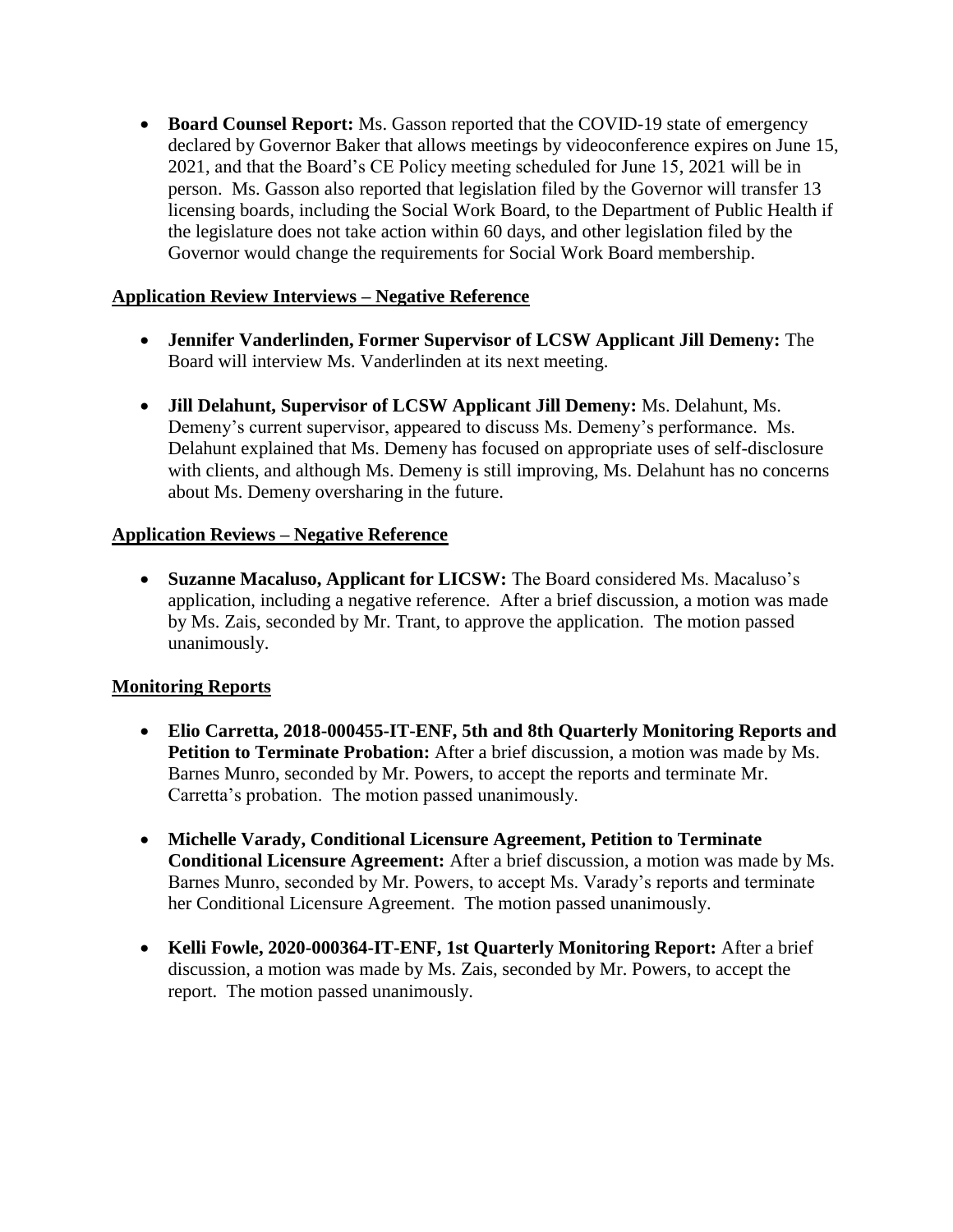### **Open Session for Topics Not Reasonably Anticipated by the Chair 48 Hours in Advance of Meeting**

 **Emergency Policy on Teletherapy for Applicant Experience and Supervision Hours:**  The Board considered its Emergency Policy on Teletherapy for Applicant Experience and Supervision Hours as a matter not reasonably anticipated by the Chair within 48 hours of the meeting. After a brief discussion, a motion was made by Ms. Zais, seconded by Mr. Powers, to update the policy language for after the state of emergency ends and to amend the policy not to allow supervision by telephone. The motion passed unanimously.

**Executive Session** (Closed Session under G.L. c. 30A, s. 21(a)(1), individual character rather than competence, and G.L. c. 30A, s.  $21(a)(7)$  to comply with G.L. c. 4, s. 7, para.  $26(c)$  and G.L. c. 214, s. 1B, to review sensitive medical information)

At 10:17 a.m., a motion was made by Ms. Zais, seconded by Mr. Trant, to exit the public meeting and enter into a closed executive session under G.L. c. 30A, s. 21(a)(1) to review the good moral character of four applicants, and under G.L. c. 30A, s. 21(a)(7) to comply with G.L. c. 4, s. 7, para. 26(c) and G.L. c. 214, s. 1B, to review sensitive medical information as part of two CE extension requests; (2) then enter into a closed quasi-judicial session under G.L. c. 30A, s. 18 to review two final decisions and orders; (3) then enter into investigative conference under G.L. c. 112 s. 65C to review cases; and then, after the conclusion of the investigative conference, (4) not return to the public meeting and adjourn. The motion passed unanimously by a roll call vote.

The Board entered executive session at 10:17 a.m.

The Board did not enter quasi-judicial session or investigative conference and adjourned the meeting at 11:38 a.m.

The above Minutes were approved at the public meeting held on July 27, 2021.

Parian P. Bislo

\_\_\_\_\_\_\_\_\_\_\_\_\_\_\_\_\_\_\_\_\_\_\_\_\_\_\_\_\_\_\_\_\_\_\_\_ Brian Bialas, Executive Director

#### **List of Documents Used During the Public Meeting:**

- Agenda for Meeting of May 25, 2021
- Public Meeting Minutes of April 27, 2021
- Executive Session Minutes of April 27, 2021
- 5.6.21 Letter from S. Weisman re: Waiver of Examination
- Documents regarding Negative Reference from LCSW Application of Jill Demeny
- Documents regarding Negative Reference from LICSW Application of Suzanne Macaluso